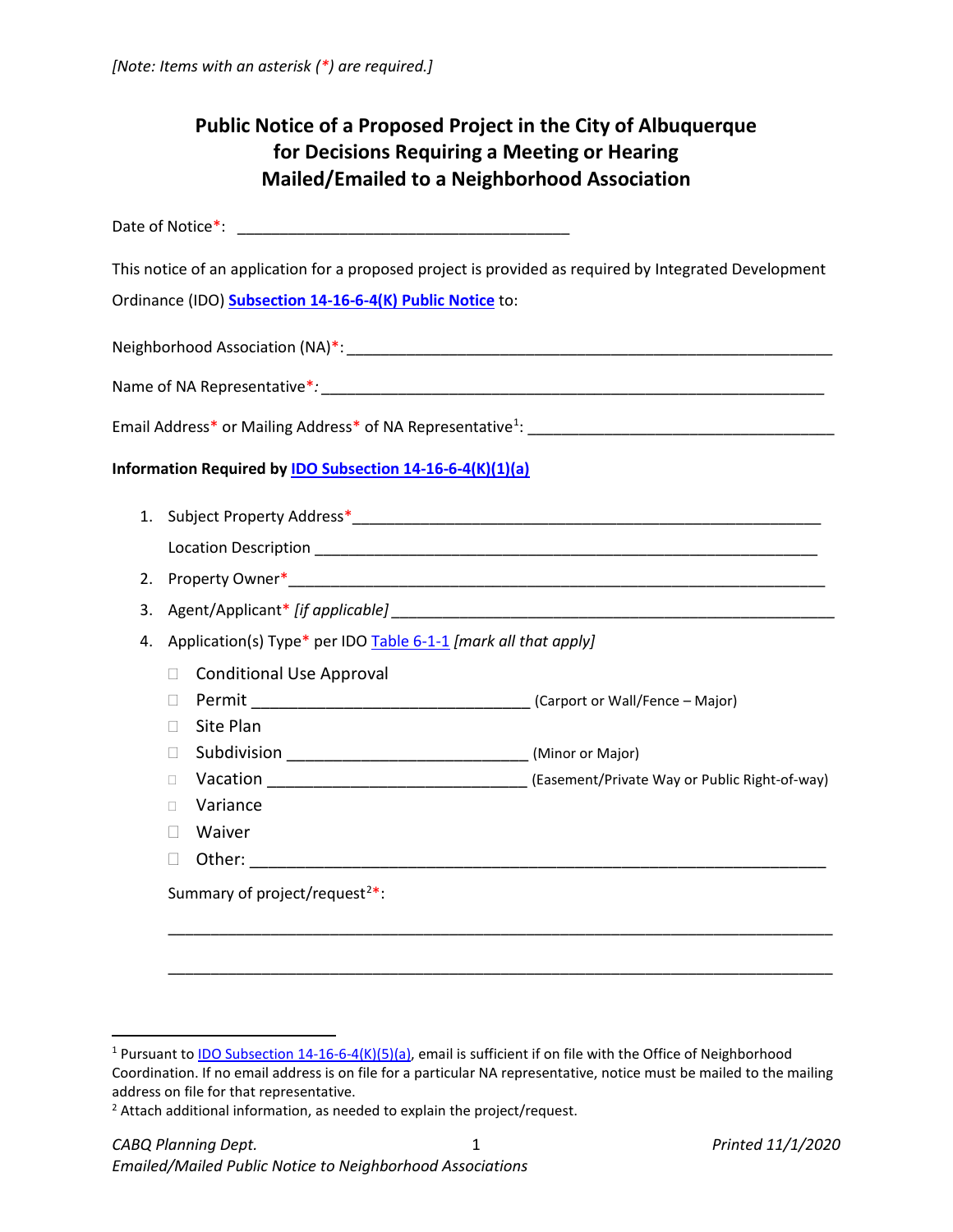| □ Zoning Hearing Examiner (ZHE)<br>Development Review Board (DRB)<br>□ Landmarks Commission (LC)<br>□ Environmental Planning Commission (EPC)<br>Agenda/meeting materials: http://www.cabq.gov/planning/boards-commissions<br>To contact staff, email devhelp@cabq.gov or call the Planning Department at 505-924-3860.<br>Where more information about the project can be found*4:<br>6.<br>Information Required for Mail/Email Notice by <b>IDO Subsection 6-4(K)(1)(b)</b> :<br>1. Zone Atlas Page(s) <sup>*5</sup> _____________________________<br>Architectural drawings, elevations of the proposed building(s) or other illustrations of the<br>2.<br>proposed application, as relevant*: Attached to notice or provided via website noted above<br>The following exceptions to IDO standards have been requested for this project*:<br>3.<br>$\Box$ Deviation(s)<br>$\Box$ Variance(s)<br>$\Box$ Waiver(s)<br>Explanation*:<br>A Pre-submittal Neighborhood Meeting was required by $\overline{\text{Table 6-1-1}}$ : $\Box$ Yes<br>$\Box$ No<br>4.<br>Summary of the Pre-submittal Neighborhood Meeting, if one occurred: | 5. |  | This application will be decided at a public meeting or hearing by*: |  |  |
|-------------------------------------------------------------------------------------------------------------------------------------------------------------------------------------------------------------------------------------------------------------------------------------------------------------------------------------------------------------------------------------------------------------------------------------------------------------------------------------------------------------------------------------------------------------------------------------------------------------------------------------------------------------------------------------------------------------------------------------------------------------------------------------------------------------------------------------------------------------------------------------------------------------------------------------------------------------------------------------------------------------------------------------------------------------------------------------------------------------------------------------|----|--|----------------------------------------------------------------------|--|--|
|                                                                                                                                                                                                                                                                                                                                                                                                                                                                                                                                                                                                                                                                                                                                                                                                                                                                                                                                                                                                                                                                                                                                     |    |  |                                                                      |  |  |
|                                                                                                                                                                                                                                                                                                                                                                                                                                                                                                                                                                                                                                                                                                                                                                                                                                                                                                                                                                                                                                                                                                                                     |    |  |                                                                      |  |  |
|                                                                                                                                                                                                                                                                                                                                                                                                                                                                                                                                                                                                                                                                                                                                                                                                                                                                                                                                                                                                                                                                                                                                     |    |  |                                                                      |  |  |
|                                                                                                                                                                                                                                                                                                                                                                                                                                                                                                                                                                                                                                                                                                                                                                                                                                                                                                                                                                                                                                                                                                                                     |    |  |                                                                      |  |  |
|                                                                                                                                                                                                                                                                                                                                                                                                                                                                                                                                                                                                                                                                                                                                                                                                                                                                                                                                                                                                                                                                                                                                     |    |  |                                                                      |  |  |
|                                                                                                                                                                                                                                                                                                                                                                                                                                                                                                                                                                                                                                                                                                                                                                                                                                                                                                                                                                                                                                                                                                                                     |    |  |                                                                      |  |  |
|                                                                                                                                                                                                                                                                                                                                                                                                                                                                                                                                                                                                                                                                                                                                                                                                                                                                                                                                                                                                                                                                                                                                     |    |  |                                                                      |  |  |
|                                                                                                                                                                                                                                                                                                                                                                                                                                                                                                                                                                                                                                                                                                                                                                                                                                                                                                                                                                                                                                                                                                                                     |    |  |                                                                      |  |  |
|                                                                                                                                                                                                                                                                                                                                                                                                                                                                                                                                                                                                                                                                                                                                                                                                                                                                                                                                                                                                                                                                                                                                     |    |  |                                                                      |  |  |
|                                                                                                                                                                                                                                                                                                                                                                                                                                                                                                                                                                                                                                                                                                                                                                                                                                                                                                                                                                                                                                                                                                                                     |    |  |                                                                      |  |  |
|                                                                                                                                                                                                                                                                                                                                                                                                                                                                                                                                                                                                                                                                                                                                                                                                                                                                                                                                                                                                                                                                                                                                     |    |  |                                                                      |  |  |
|                                                                                                                                                                                                                                                                                                                                                                                                                                                                                                                                                                                                                                                                                                                                                                                                                                                                                                                                                                                                                                                                                                                                     |    |  |                                                                      |  |  |
|                                                                                                                                                                                                                                                                                                                                                                                                                                                                                                                                                                                                                                                                                                                                                                                                                                                                                                                                                                                                                                                                                                                                     |    |  |                                                                      |  |  |
|                                                                                                                                                                                                                                                                                                                                                                                                                                                                                                                                                                                                                                                                                                                                                                                                                                                                                                                                                                                                                                                                                                                                     |    |  |                                                                      |  |  |
|                                                                                                                                                                                                                                                                                                                                                                                                                                                                                                                                                                                                                                                                                                                                                                                                                                                                                                                                                                                                                                                                                                                                     |    |  |                                                                      |  |  |
|                                                                                                                                                                                                                                                                                                                                                                                                                                                                                                                                                                                                                                                                                                                                                                                                                                                                                                                                                                                                                                                                                                                                     |    |  |                                                                      |  |  |
|                                                                                                                                                                                                                                                                                                                                                                                                                                                                                                                                                                                                                                                                                                                                                                                                                                                                                                                                                                                                                                                                                                                                     |    |  |                                                                      |  |  |
|                                                                                                                                                                                                                                                                                                                                                                                                                                                                                                                                                                                                                                                                                                                                                                                                                                                                                                                                                                                                                                                                                                                                     |    |  |                                                                      |  |  |
|                                                                                                                                                                                                                                                                                                                                                                                                                                                                                                                                                                                                                                                                                                                                                                                                                                                                                                                                                                                                                                                                                                                                     |    |  |                                                                      |  |  |
|                                                                                                                                                                                                                                                                                                                                                                                                                                                                                                                                                                                                                                                                                                                                                                                                                                                                                                                                                                                                                                                                                                                                     |    |  |                                                                      |  |  |
|                                                                                                                                                                                                                                                                                                                                                                                                                                                                                                                                                                                                                                                                                                                                                                                                                                                                                                                                                                                                                                                                                                                                     |    |  |                                                                      |  |  |
|                                                                                                                                                                                                                                                                                                                                                                                                                                                                                                                                                                                                                                                                                                                                                                                                                                                                                                                                                                                                                                                                                                                                     |    |  |                                                                      |  |  |
|                                                                                                                                                                                                                                                                                                                                                                                                                                                                                                                                                                                                                                                                                                                                                                                                                                                                                                                                                                                                                                                                                                                                     |    |  |                                                                      |  |  |
|                                                                                                                                                                                                                                                                                                                                                                                                                                                                                                                                                                                                                                                                                                                                                                                                                                                                                                                                                                                                                                                                                                                                     |    |  |                                                                      |  |  |
|                                                                                                                                                                                                                                                                                                                                                                                                                                                                                                                                                                                                                                                                                                                                                                                                                                                                                                                                                                                                                                                                                                                                     |    |  |                                                                      |  |  |

<span id="page-1-0"></span> <sup>3</sup> Physical address or Zoom link

<span id="page-1-1"></span><sup>&</sup>lt;sup>4</sup> Address (mailing or email), phone number, or website to be provided by the applicant

<span id="page-1-2"></span><sup>5</sup> Available online here: *<http://data.cabq.gov/business/zoneatlas/>*